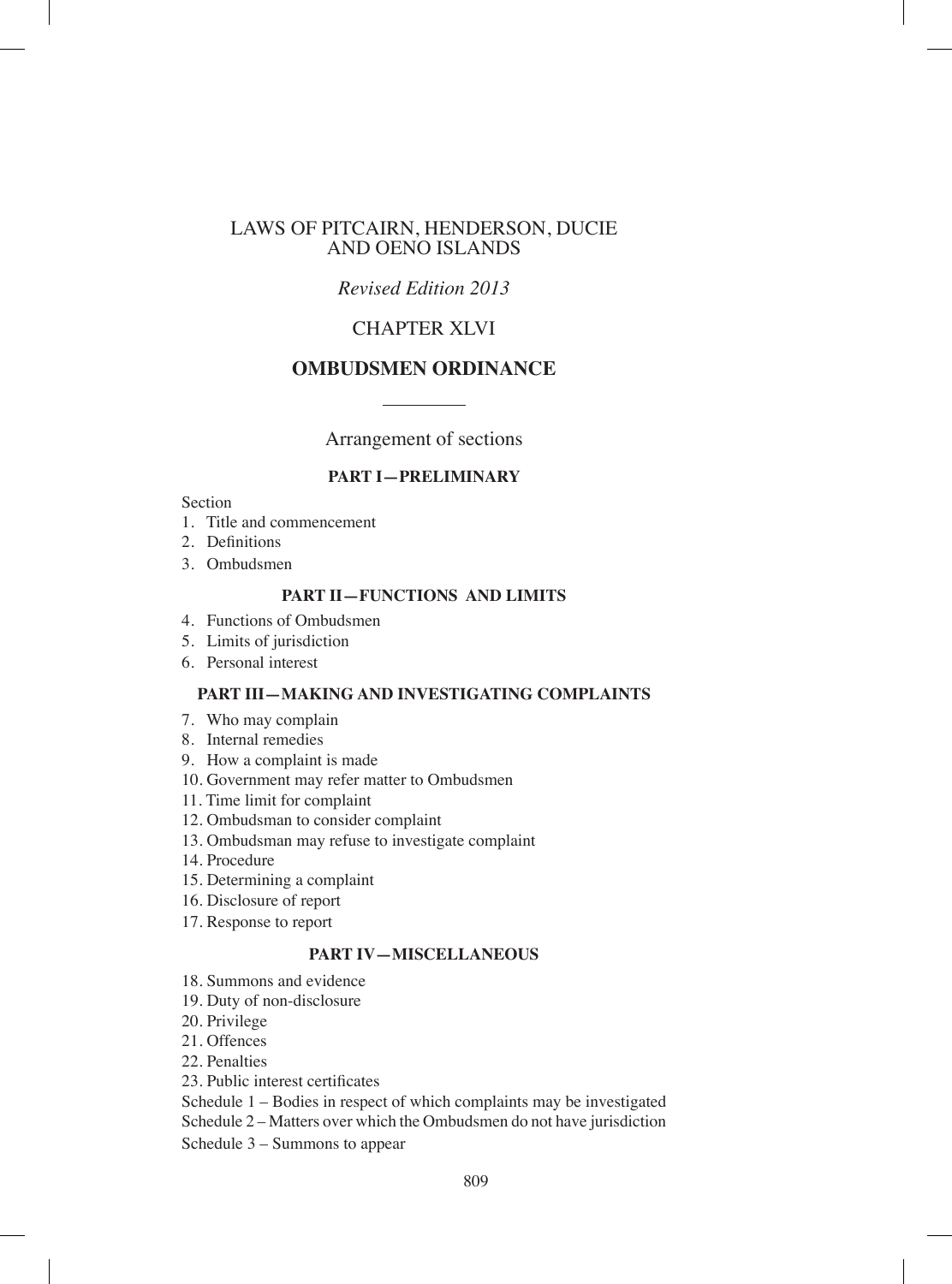**3.**—(1) There shall be appointed one or more Ombudsmen.

(2) Each Ombudsman shall be appointed by the Governor.

(3) If more than one, then one of the Ombudsmen shall be appointed as Chief Ombudsman, and shall be responsible for the administration of the office, and the co-ordination and allocation of the work between the Ombudsmen.

(4) An Ombudsman shall not, without the approval of the Governor in each particular case, hold any office of trust or profit, other than his or her office as an Ombudsman, or engage in any occupation for reward in Pitcairn outside the duties of his or her office.

(5) Except as otherwise provided in this Ordinance, every Ombudsman shall hold office for a term of 5 years.

(6) Any Ombudsman may at any time resign his or her office by writing addressed to the Governor of Pitcairn, and shall so resign his or her office on attaining the age of 72 years.

(7) Any Ombudsman may at any time be removed or suspended from his or her office by the Governor for inability to perform the functions of the office, bankruptcy, neglect of duty, or misconduct.

(8) No Ombudsman shall be removed under subsection (7) except in accordance with subsection (9).

810

Title and commencement

Definitions

No.1 of 2012

**1.** This Ordinance may be cited as the Ombudsmen Ordinance 2012 and shall come into force on the day after it is published.

**PART I—PRELIMINARY**

**2.** In this Ordinance, unless the context otherwise requires—

"action" includes an omission;

jurisdiction of ombudsmen in Pitcairn

"aggrieved person" means a member of the public who claims to have suffered injustice in consequence of maladministration in the Government of Pitcairn or in a body mentioned in Schedule 1;

"Ombudsman", in relation to any function, power, or duty under this Ordinance, means the Ombudsman for the time being investigating the complaint in respect of which the function, power, or duty is being exercised;

Ombudsmen

[17 May 2012]

**OMBUDSMEN ORDINANCE 2012** An Ordinance to prescribe the functions, powers and

Ordinances: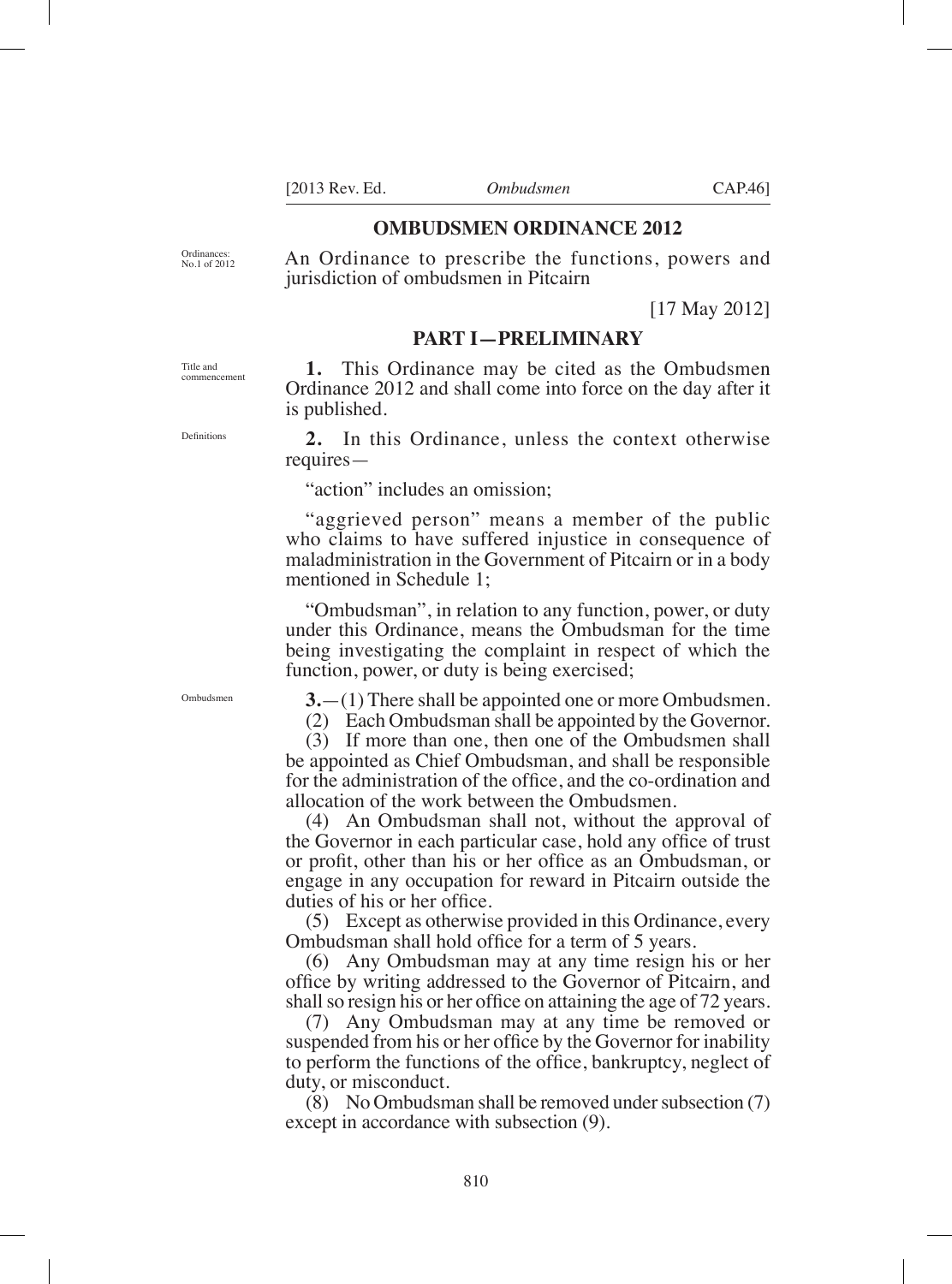(9) If the Governor considers that the question of removal under subsection (7) arises, then—<br>(a) the Governor shall appo

- the Governor shall appoint a tribunal, which shall consist of a convenor and two other members, selected by the Governor from amongst those who hold or have held office as a judge of a court having unlimited jurisdiction in civil and criminal matters in one of more Commonwealth jurisdictions or in Ireland or a court having jurisdiction in appeals from any such court; and
- (b) the tribunal shall inquire into the matter and report to the Governor and advise the Governor whether the Ombudsman should be removed from office under subsection (7).

 (10)An Ombudsman is entitled to a daily attendance allowance for each day on which the Ombudsman is engaged in the performance of his or her functions, and to reimbursement of expenses for such travel as is required for the performance of his or her functions.

(11) Before entering upon the exercise of the duties of his or her office, an Ombudsman shall take an oath, administered by the Governor, that he or she will faithfully and impartially perform the duties of his or her office, and that he or she will not, except in accordance with this Ordinance, divulge any information received under this Ordinance.

## **PART II—FUNCTIONS AND LIMITS**

Functions of Ombudsmen

**4.**—(1) Subject to section 5, it shall be a function of an Ombudsman to investigate any decision, recommendation or action relating to a matter of administration and affecting any person or body of persons in his or her or its personal capacity, made in or by any of the divisions or organisations named or specified in Schedule 1 of this Ordinance, or by any officer, employee, or member of any such division or organisation in his or her capacity as such officer, employee or member.

(2) A matter referred to in subsection (1) includes any matter relating to the appointment, remuneration, pension, discipline, redundancy of office, suspension or dismissal or terms of service of an employee of the Government or of any body mentioned in Schedule 1.

(3) Subsection (1) shall apply whether the recommendation, decision or action occurred before or after the passing of this Ordinance provided that the time limit set out in section 11(1) is observed or is extended pursuant to s 11(2).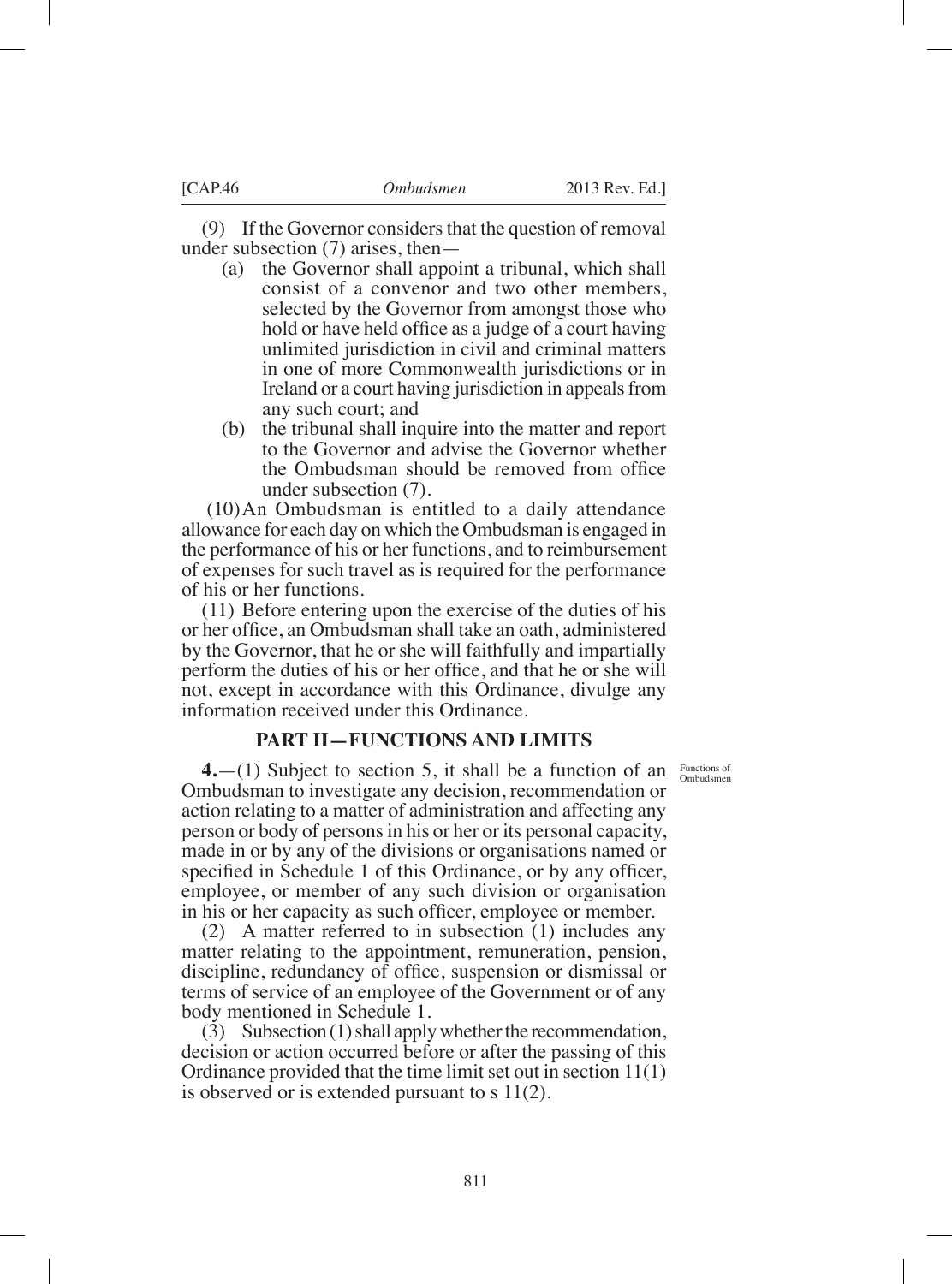(4) The powers conferred on Ombudsmen by this Ordinance may be exercised notwithstanding any provision in any enactment to the effect that any such decision, recommendation, or action shall be final, or that no appeal shall lie in respect thereof, or that no proceeding or decision of the person or organisation whose decision, recommendation, or action it is shall be challenged, reviewed, quashed, or called in question.

(5) An investigation under this section may be made at the instigation of an Ombudsman or in respect of a complaint made under s 7(1) by a person who is aggrieved.

(6) The Ombudsmen shall each have the further powers and exercise the functions set out in Part III of the Freedom of Information Ordinance 2012.

**5.**—(1) An Ombudsman does not have jurisdiction to inquire into the following matters:

- (a) the conduct of the Governor;
- (b) a matter that is mentioned in Schedule 2;
- (c) any decision, recommendation, or action of the Attorney General, or any person acting as legal adviser to the Governor, or acting as counsel for the Governor in relation to any proceedings;
- (d) any decision, recommendation, or action of any member of the Police, other than any matter relating to the terms and conditions of service of any person as a member of the Police;

(2) An Ombudsman may in his or her discretion refuse to inquire into any decision, recommendation, or action in respect of which there is, under the provisions of any Ordinance, a right of appeal or objection, or a right to apply for a review, available to the complainant, on the merits of the case, to any Court, or to any tribunal constituted by or under any enactment, whether or not that right of appeal or objection or application has been exercised in the particular case, and whether or not any time prescribed for the exercise of that right has expired.

Personal interest

**6.**—(1) If the Ombudsman has a personal interest in a complaint, or considers that he or she may have or may reasonably be perceived as having such an interest, the Ombudsman is to inform the Governor.

(2) The Ombudsman may recuse himself or herself from considering a complaint in which he or she has, or may reasonably be perceived as having, a personal interest.

cap. 47

Limits of jurisdiction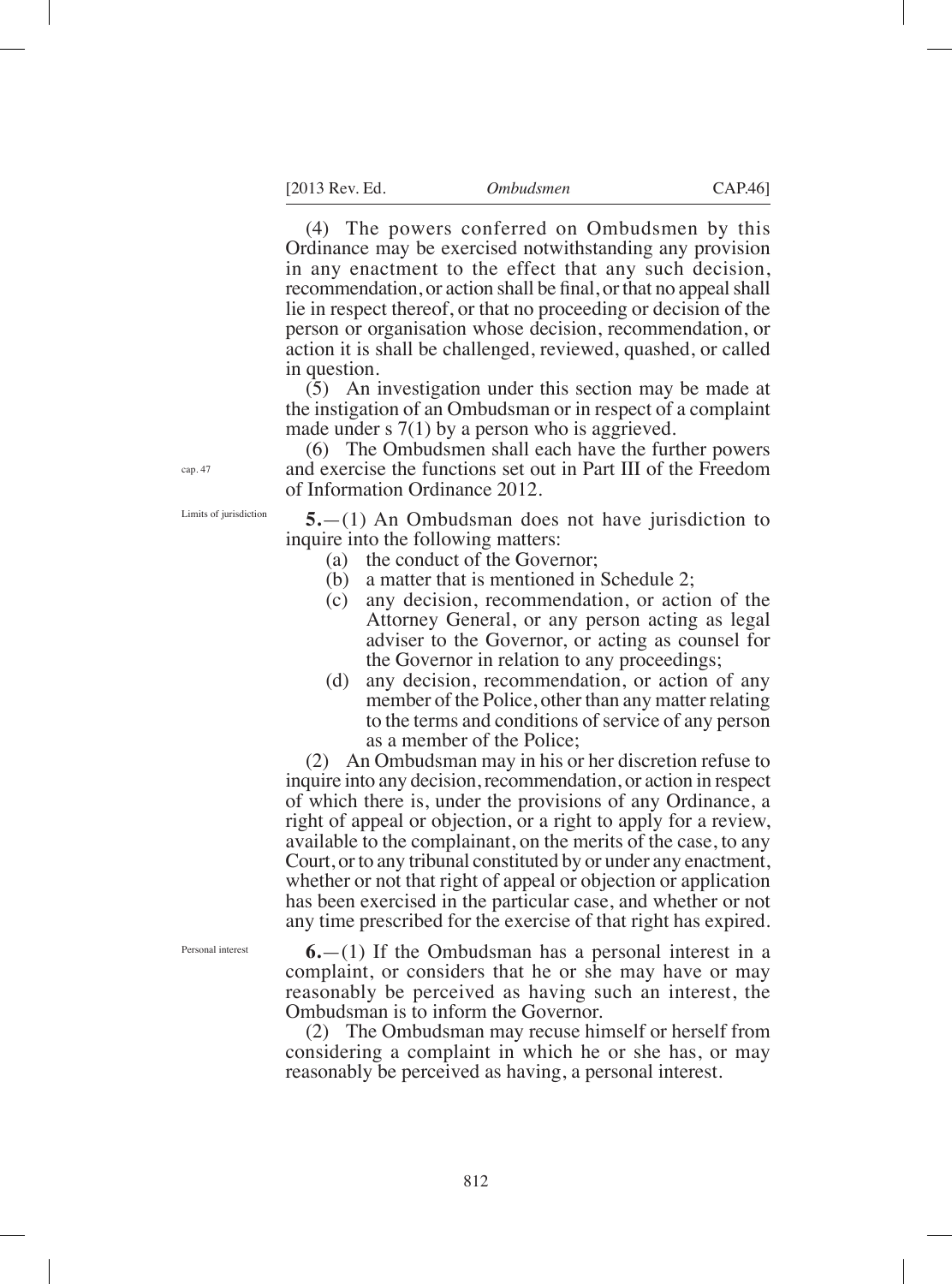### **PART III—MAKING AND INVESTIGATING COMPLAINTS**

**7.**—(1) A complaint can only be made by or on behalf of a person who is aggrieved.

(2) A complaint may be made only if the aggrieved person is resident in Pitcairn (or, if dead, was resident in Pitcairn at the time of death).

**8.** - (1) If an internal procedure is available, an aggrieved Internal remedies person or the person acting on his or her behalf must take reasonable steps to obtain a remedy under the procedure before making a complaint under this Ordinance.

(2) An internal procedure is available for the purposes of this section if—

- (a) the body against which the complaint has been made has an internal complaints procedure for complaints;
- (b) the body has taken reasonable steps to make the availability of the procedure known to the public; and
- (c) the complainant has access to that procedure.

(3) An Ombudsman may refuse or defer an investigation of a matter while an internal review of the same matter is being carried out.

**9.**—(1) A complaint must be in writing.

 $(2)$  A complaint must be lodged with the Office of the Ombudsmen.

(3) The Governor shall ensure that the address and mode of contacting the Office of the Ombudsmen is published in Pitcairn.

(4) If a complainant is an individual that individual must make the complaint personally. If the aggrieved individual has died or is unable to act, the complaint may be taken by a personal representative, guardian, attorney, family member, or other suitable individual.

**10.** The Governor may refer to the Ombudsmen any question of maladministration in the government of Pitcairn.

**11.**  $-(1)$  A complaint is only to be dealt with if it is offered  $\frac{7 \text{Im} e \text{ limit for}}{\text{complain}}$ within twelve months from the date that—

- (a) the aggrieved person has notice of the matters alleged in it; or
- (b) any court proceeding or internal procedure regarding the matter is concluded;

whichever is the later.

Who may complain

How a complaint is made

Governor may refer matter to Ombudsmen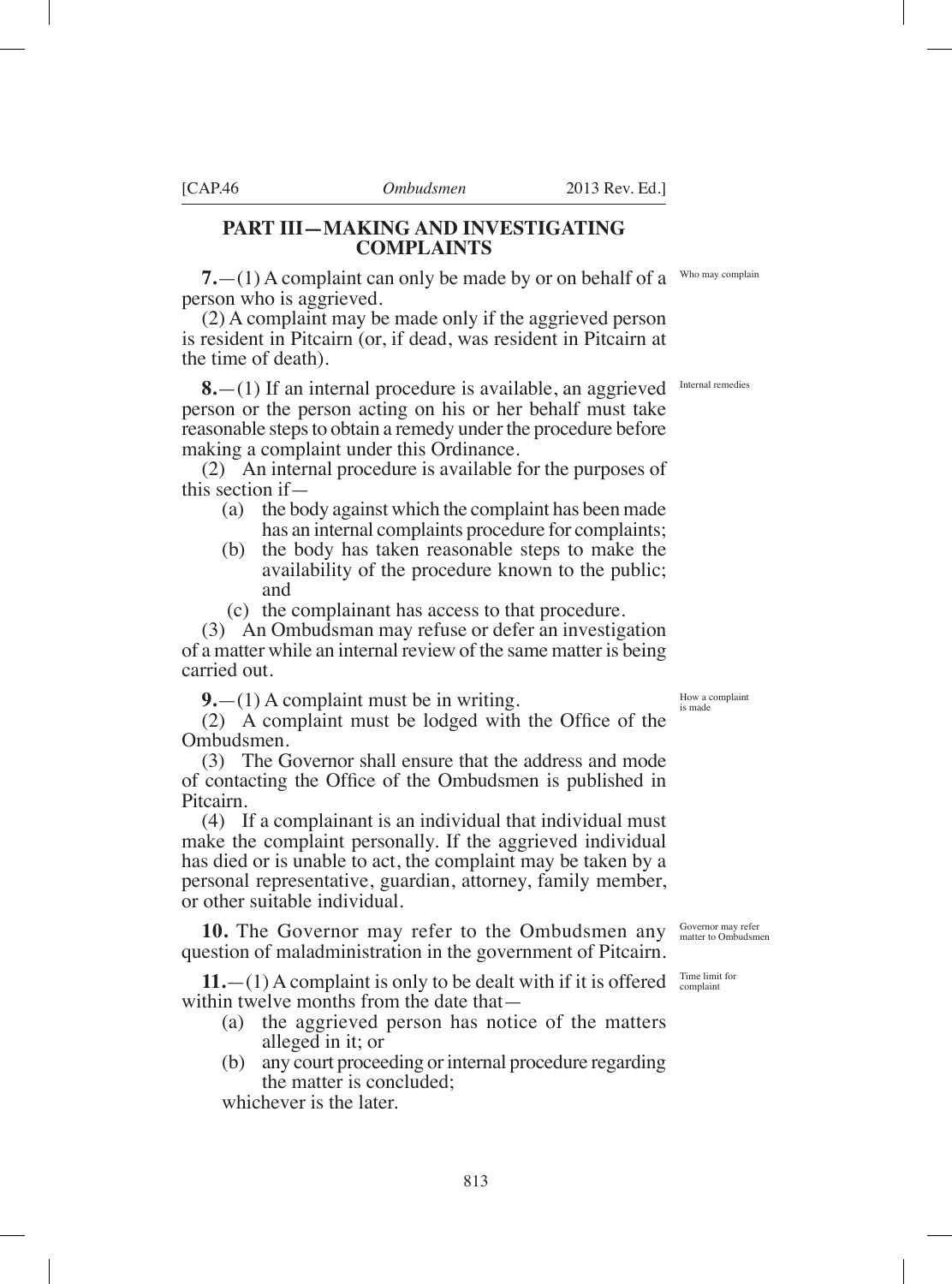(2) Subsection (1) does not apply if the Chief Ombudsman considers there are special circumstances that make it proper that the complaint should be entertained.

**12.**—(1) Subject to section 13, the Ombudsman who is to investigate a complaint must proceed to consider it.

(2) The Ombudsman may conduct such preliminary inquiries as he or she considers appropriate.

(3) The investigation of a complaint is to be conducted in private.

**13.**—(1) The Ombudsman may in his or her discretion decide not to investigate any complaint if in his or her opinion—

- (a) the subject-matter of the complaint is trivial; or
- (b) the complaint is vexatious or is not made in good faith; or
- $(c)$  the complainant has not a sufficient personal interest in the subject-matter of the complaint.

(2) In any case where an Ombudsman decides not to investigate or make further investigation of a complaint he or she shall inform the complainant of that decision, and shall state his or her reasons therefor.

Procedure

**14.**—(1) Before investigation, an Ombudsman shall—

- (a) inform the body or person against which a complaint has been made of the complaint and details of the complaint; and
- (b) inform the body or person against which a complaint has been made of the Ombudsman's intention to conduct the investigation; and
- $(c)$  offer principal officers and the people against whom the complaint is made an opportunity to comment on the allegations.

(2) The Ombudsman may establish his or her own procedure in conducting an investigation.

(3) The Ombudsman need not hold a hearing, and may gather information as he or she thinks fit.

(4) If there are any comments that adversely affect a division of the Government of Pitcairn or other body or person, the Ombudsman is to give that division or body or person an opportunity to be heard.

**15.**—(1) On completing investigation of a complaint, the Ombudsman is to prepare a report setting out—

(a) the Ombudsman's findings of fact;

Determining a complaint

Ombudsman may refuse to investigate complaint

Ombudsman to consider complaint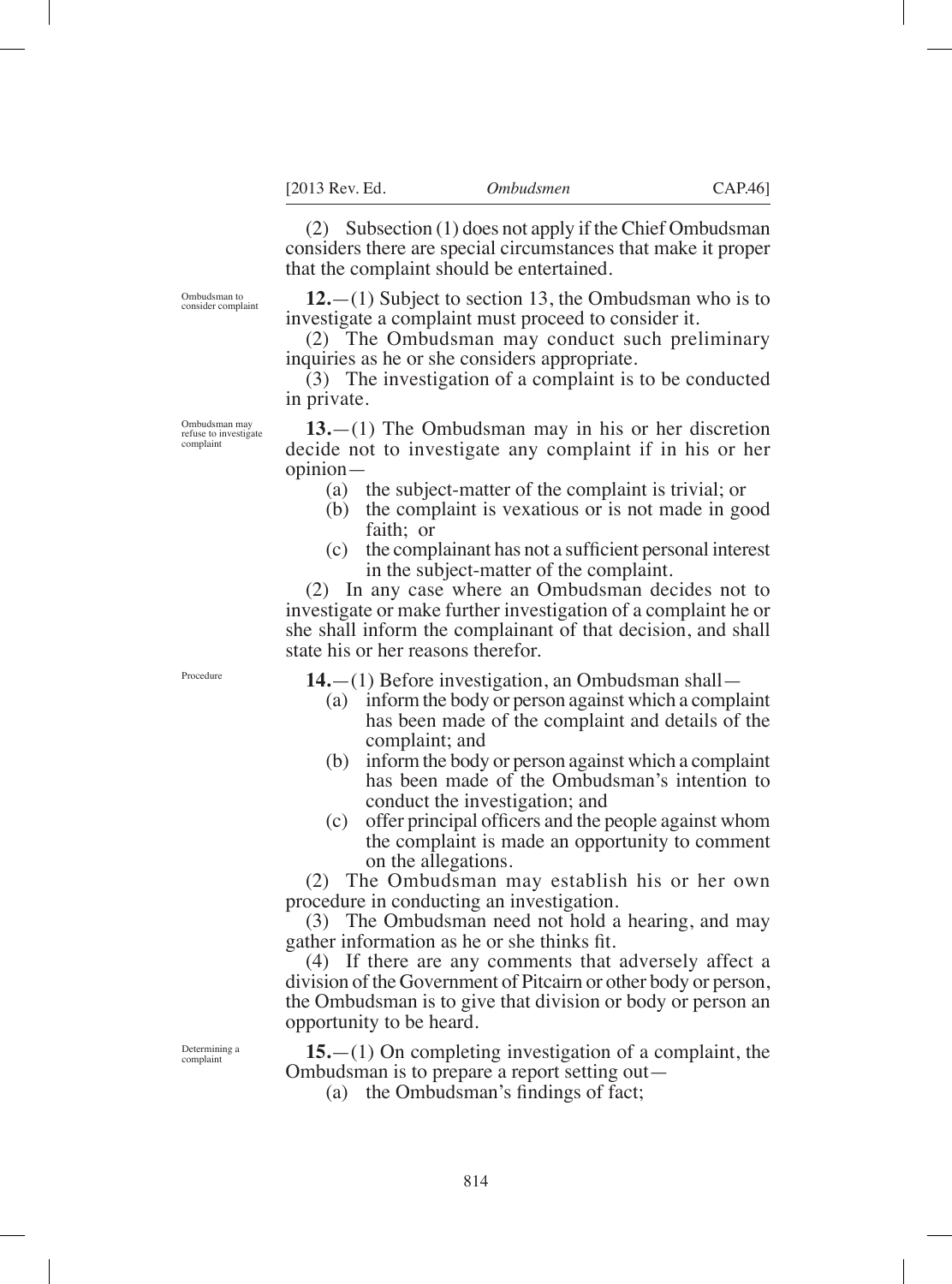- (b) his or her opinion as to whether the aggrieved person has suffered injustice in consequence of maladministration; and
- (c) the Ombudsman's reasons for that opinion.

(2) A report under this section shall not include material for which a public interest certificate has been issued under section 23, but shall include a summary of the general nature of any such material.

(3) For the purposes of section 15(1), injustice has been suffered where the decision, recommendation or action that is the subject matter of the investigation—

- (a) appears to have been contrary to law; or
- (b) was unreasonable, unjust, oppressive, or improperly discriminatory, or was in accordance with a rule of law or a provision of any Act, regulation, or bylaw or a practice that is or may be unreasonable, unjust, oppressive, or improperly discriminatory; or
- (c) was based wholly or partly on a mistake of law or fact; or
- (d) was plainly wrong.

(4) If the aggrieved person has in the opinion of the Ombudsman suffered an injustice—

- (a) the report is to set out the Ombudsman's recommendations for the prevention of a recurrence of the injustice; and
- (b) it may include a recommendation that a payment be made for any financial loss or inconvenience that the aggrieved person has suffered due to the injustice.
- (5) A recommendation does not bind any body.

**16.**—(1) The Ombudsman is to send copies of the report to the following persons—

- (a) the complainant;
- (b) the Governor;
- $(c)$  the principal officer of the division or other body concerned;
- (d) each person against whom the complaint was made; and
- (e) each person who is criticized in the report, or may be adversely affected by it.

(2) The Ombudsman may publish the report or an adequate summary of it.

Disclosure of report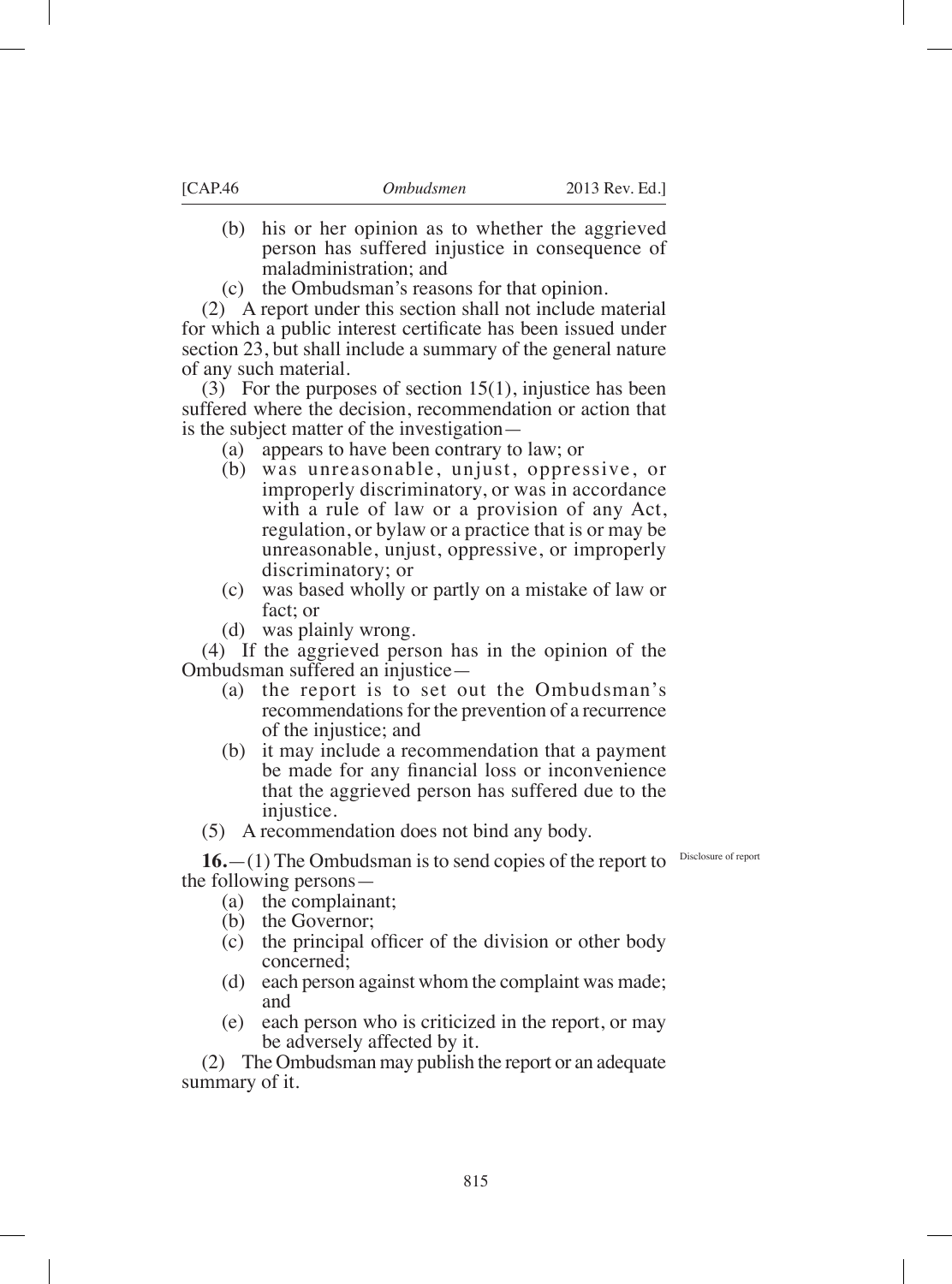Response to report

**17.**—(1) If a report contains recommendations that a body to which the report relates should or should not take a course of action, a written response must be submitted to the reporting Ombudsman within three months after the report is received by the body.

- (2) The response must state—
	- (a) which recommendations are accepted; and
	- (b) which recommendations are not accepted; and  $(c)$  if a recommendation to take a course of action
	- if a recommendation to take a course of action is accepted, how it is intended to take that course of action.

### **PART IV—MISCELLANEOUS**

**18.**—(1) An Ombudsman may summon a person to appear before the Ombudsman and to provide information. The summons is to be in writing in the form prescribed in Schedule 3.

(2) When summoning a person under subsection (1), an Ombudsman may at his or her discretion, require that person to appear before the Ombudsman in person, by telephone conference, or by video-link or in any other manner.

(3) Subject to subsection (4), any person who is bound by the provisions of any enactment to maintain secrecy in relation to, or not to disclose, any matter may be required to supply any information to or answer any question put by an Ombudsman in relation to that matter, or to produce to an Ombudsman any document or paper or thing relating to it, notwithstanding that compliance with that requirement would otherwise be in breach of the obligation of secrecy or non-disclosure.

(4) An Ombudsman shall not require the provision of any information for which a public interest certificate has been issued under s 23(1).

(5) Every person shall have the same privileges in relation to the giving of information and the answering of questions as witnesses have in any court.

**19.**—(1) Information obtained by an Ombudsman in the course of an investigation is not to be disclosed except for the purposes of investigation and any report made.

(2) An Ombudsman or member of the staff of the Ombudsmen cannot be called to give evidence in any court of matters coming to his or her knowledge in the course of an investigation under this Ordinance.

Summons and evidence

Duty of nondisclosure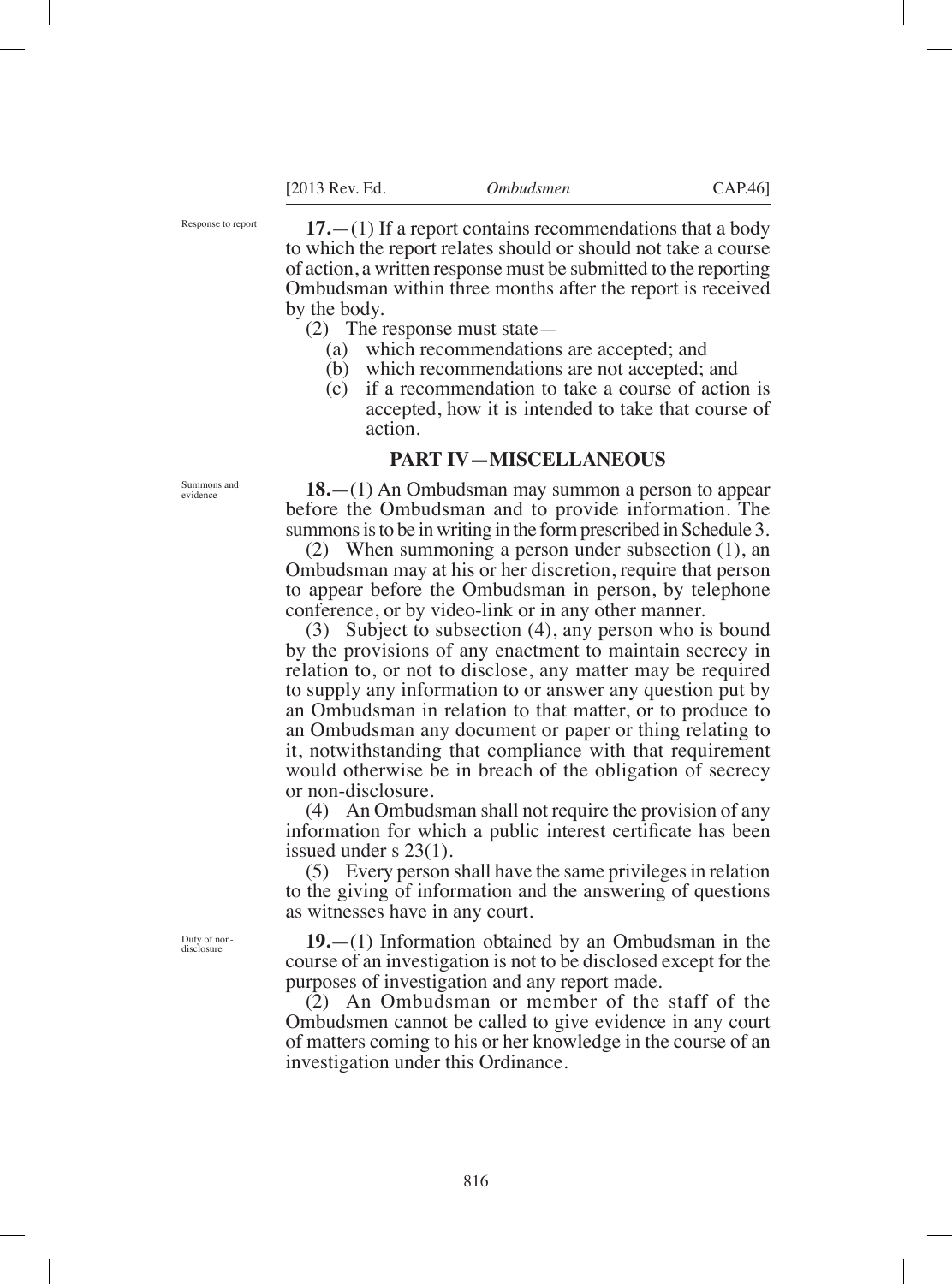Privilege

**20.**—(1) For the purposes of any civil or criminal proceedings, publication in any of the following circumstances is absolutely privileged—

- (a) the publication by an Ombudsman of a report under this Ordinance, or of any other matter by the Ombudsmen in making a report under this Ordinance;
- (b) the publication for the purposes of this Ordinance of any matter by the Governor or his or her officials in communication with the Ombudsmen or any member of staff of the Ombudsmen;
- (c) the publication for the purposes of this Ordinance of any matter by an Ombudsman or any member of the staff of the Ombudsmen, in communicating with the Governor or his or her officials.

(2) Except on the trial of any person for perjury in respect of his sworn testimony, or in any proceedings in respect of an offence under section 21 of this Ordinance, no statement made or answer given by that or any other person in the course of any inquiry by or any proceedings before an Ombudsman shall be admissible in evidence against any person in any Court or at any inquiry or in any other proceedings, and no evidence in respect of proceedings before an Ombudsman shall be given against any person.

**Offences** 

**21.**—(1) If a person, in giving evidence to an Ombudsman (whether or not on oath) knowingly or recklessly makes a statement that is false in a material particular, he or she commits an offence.

(2) If a person without lawful excuse obstructs an Ombudsman or a member of the Ombudsmen's staff in the performance of his or her functions under this Ordinance, he or she commits an offence.

(3) If without reasonable excuse a person on whom a summons is served under this Ordinance fails to appear before the Ombudsman at the time and place specified on the summons, or fails to produce a document or publication that the summons requires, that person commits an offence.

(4) If a person, without reasonable excuse, on being required by an Ombudsman to take an oath or to make an affirmation, refuses to take an oath or make an affirmation, or refuses to answer any lawful and relevant question put by an Ombudsman, that person commits an offence.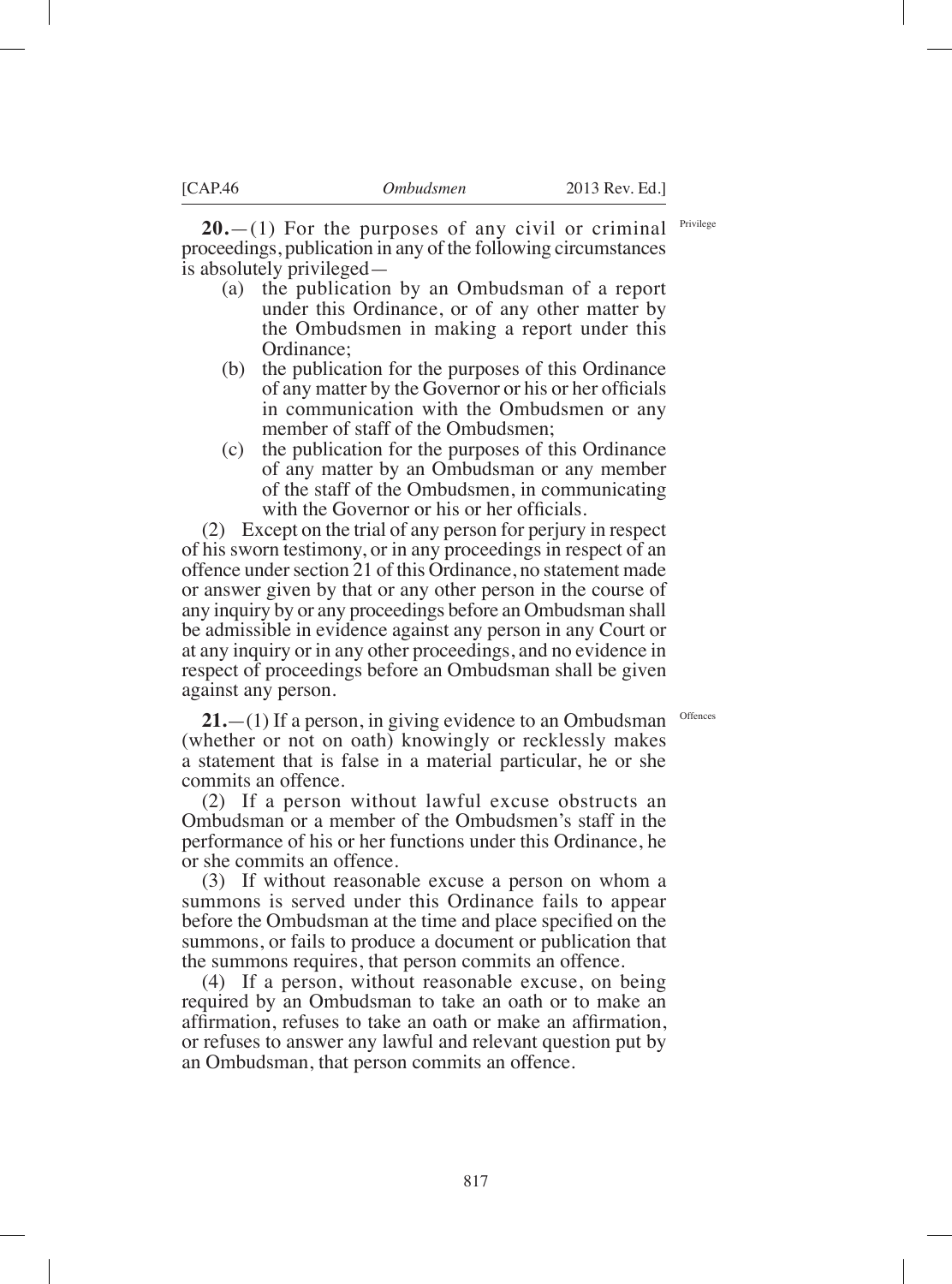Penalties

**22.**—(1) Any person who commits an offence under section 21 is liable to a fine not exceeding  $$500$ .

**23.**—(1) The Governor, acting in his or her discretion, may certify in writing for the purposes of this Ordinance that the production of a specified document or publication to the Ombudsmen, or the provision of any specified information to the Ombudsmen might:

- (a) prejudice the security, defence or international relations of Pitcairn or the United Kingdom or the investigation and detection of offences; or
- (b) involve the disclosure of the deliberations of a Minister of the Crown in the United Kingdom.

(2) The Governor, acting in his or her discretion, may certify in writing for the purposes of this Ordinance that the public disclosure of any specified evidence is likely to damage or cause prejudice to the security of Pitcairn.

Public interest certifcates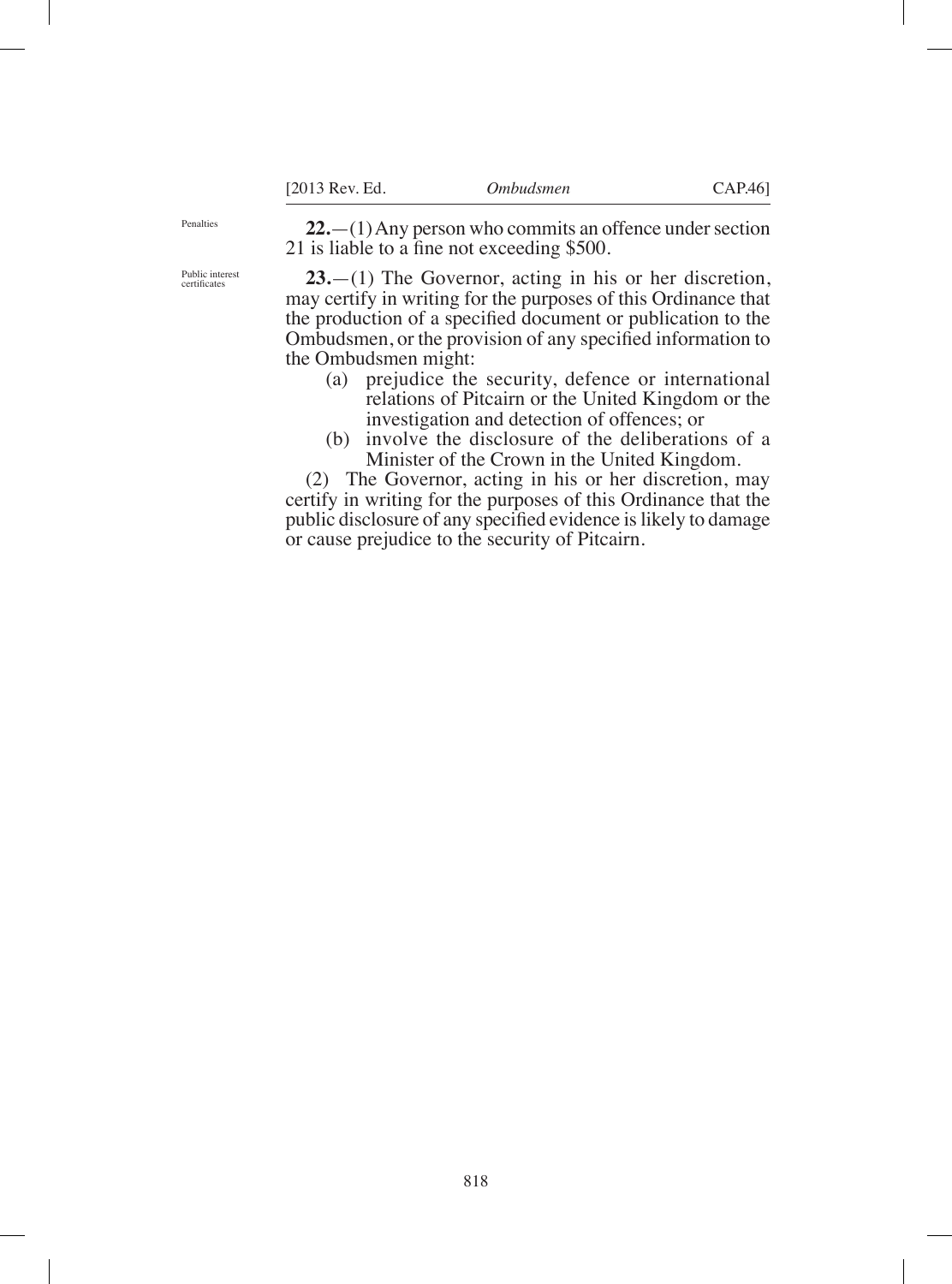### **SCHEDULE 1**

#### BODIES IN RESPECT OF WHICH COMPLAINTS MAY BE INVESTIGATED

- 1. The Office of the Governor.
- 2. The Island Council.
- 3. Any division of the Government of Pitcairn Islands.

### **SCHEDULE 2**

#### MATTERS OVER WHICH THE OMBUDSMEN DO NOT HAVE **JURISDICTION**

- 1. Any complaint in respect of which the Governor, acting in his or her discretion, certifies under s 23 that it is not in the public interest that an Ombudsman investigate the matter.
- 2. The content of legislation.
- 3. The conduct of a member of the judiciary.
- 4. The investigation of crime.
- 5. Action relating to extradition or to fugitive offenders.
- 6. The conduct of an employee of the Foreign and Commonwealth Office who is a member of the Governor's staff.
- 7. Rights of persons or bodies arising under contracts made between such persons or bodies, on the one hand, and persons or bodies in Schedule 1, on the other.